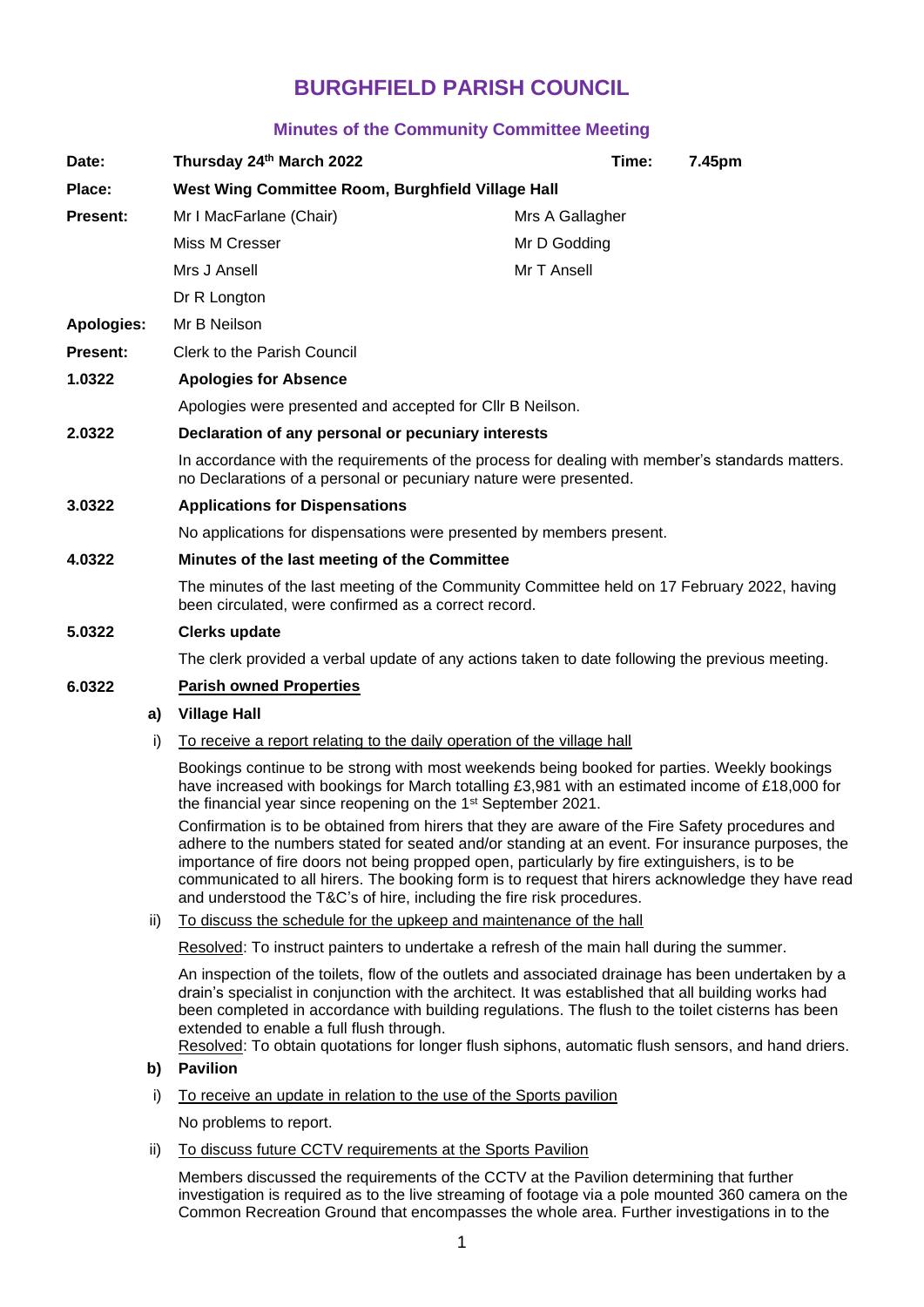use of mosquito deterrents at the pavilion and Village Hall foyer are to be undertaken. A report is to be presented at the next meeting.

### **7.0322 Conservation & Management of Open Spaces within the Parish**

## **a) Parish Recreation Grounds**

- i) To receive a report regarding parish owned recreation grounds
- a) Common Recreation Ground

A site meeting was held with a play specialist to discuss the safer surfacing. A quotation is being completed for presentation at the next scheduled meeting.

Members noted the ASB on the Common Recreation Ground at the weekend. The local police have been informed advising that an increase in patrols of the area has been scheduled.

The quarterly safety report has identified that the safer surfacing under the helicopter does not meet regulations.

Resolved: To follow the advice provided and barrier the area off, restricting access until the safer surfacing has been repaired or replaced. Barrier tape is to be used with appropriate signage.

#### b) Hatch Recreation Ground

A site meeting was held with a play specialist to discuss the safer surfacing. A quotation is being completed for presentation at the next scheduled meeting.

c) Wells Recreation Ground

Members noted that gaining entry to the Wells Rec was proving difficult due to tree roots. Various options to address the issue were presented and discussed by members present. Resolved: To move the gate to the side and build the area up over the tree roots with a hoggin so as to not cause any damage to the tree. Resolved unanimously.

d) Auclum Green

The football goal on Auclum Green is waiting to be re-sited to allow the grass to recover.

e) Old Recreation Ground (Skate Park)

A meeting is to be established with the Skate Park working Party to progress the refurbishment/replacement of the facility.

 $ii)$  To receive a quotation for the improvement of play area entrances

Resolved: To install a raised platform, with the use of paving slabs to address the sinkage and mud. Resolved unanimously.

iii) To determine the future usage and location of the table tennis table on the Common Recreation **Ground** 

Resolved: To move closer to MUGA in the most appropriate location. Resolved unanimously.

## **8.0322 Tree Report**

i) Update on tree works identified following storm damage

The recent storms resulted in a few trees being damaged within the parish. A site meeting has been established with the tree surgeon to address all trees in order of priority.

ii) To discuss the updating of the 5-year tree management plan

Resolved: To instruct the parish approved Arboriculturist to undertake a review and update of the 5-year Tree Management Plan.

## **9.0322 Allotments**

#### **To deal with any administrative issues for the Allotments:**

i) To receive an update in relation to any administrative issues for the allotment sites

Members received a written report updating them of issues relating to the allotments.

Resolved: To undertake a review of the plots available, their proximity to a water supply to review their suitability for allocation.

Resolved: To apply a cap of £20 per plot for all plot holders over State Pension age. Applications